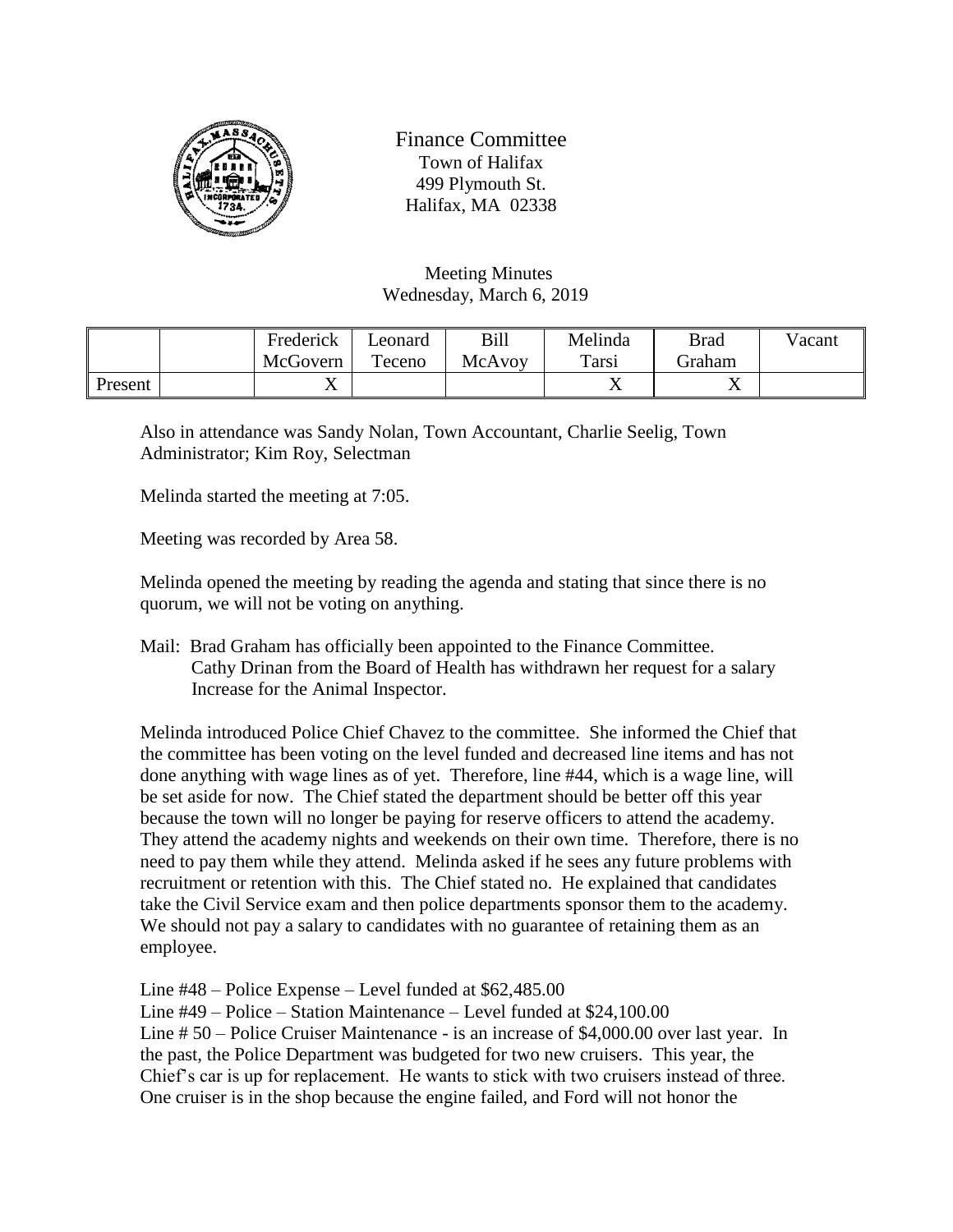warranty. This issue may have to go to legal. This vehicle along with another will be replaced. Melinda asked what the \$4,000.00 is based on. The Chief stated maintenance, labor and repairs. Brad questioned the Chief regarding how many new vehicles we would be receiving and how many are in the fleet. The Chief answered two new vehicles and six in the fleet. All are currently on the road except for one.

Line #46 – Police Training - Chief stated one of the capital requests is for five new tasers. There is training involved in that. The officers are signed up for an online academy for training as well, which allows the Chief to monitor the training. The rate per officer is \$39.00-\$45.00 per officer. There are other mandated classes they have to take. Melinda asked if the increase is sufficient to cover the needs of the department. The Chief answered yes.

Line #45 –Police Wages – Melinda asked why there is a \$31,120.00 increase. The Chief stated there are step increases for the full time officers as well as the part time officers, which are part of the collective bargaining agreement. It is also for overtime needs. The other issue is if officers retire, we have to have money available for sick buy back, which is 25% of their unused sick days. They can accrue up to 180 sick days. This is currently out of the contract, but some officers are grandfathered in. Sandy asked about the vests – we get \$5,000.00 from the state which is for half the cost of the vests. The Chief stated we need new vests for four or five officers and those graduating from the academy. Charlie clarified the buy back. The Chief stated there is only one officer eligible. The employee would have to state on or before November 11th of the previous year that they are retiring or they're not eligible for the buy back. Melinda clarified that the amount requested for this line should be \$1,098,688.00, which is an increase of \$17,737.00 Chief Viveiros was introduced to the Committee and Melinda reminded him that there was no quorum, so there will be no voting tonight. She also informed him that the committee had previously voted on everything that was level funded and a decrease from last year, and that no wage or personnel line items have been discussed. Therefore, Line #51, #52, and #53 will not be discussed.

Line #54 - Fire Training – Chief Viveiros stated that this line has an increase of \$4,450.00 over FY19 because the account was previously reduced by \$5,000.00. Since then the amount of training has increased. As of February 1, 2019, we became an OSHA state and there are new requirements and training every year. The increase restores what we had previously. The Chief made note that if there's a change in the CBA or wage and personnel that we will need to reflect that in the line item. Sandy states she makes adjustments accordingly.

Line #55 – Fire Expense – The Chief stated that the price of everything has gone up. There used to be separate articles, but now everything is included in this line.

Line #56 – Fire Station Maintenance - Budgeted the same amount for electricity and increased service and supplies.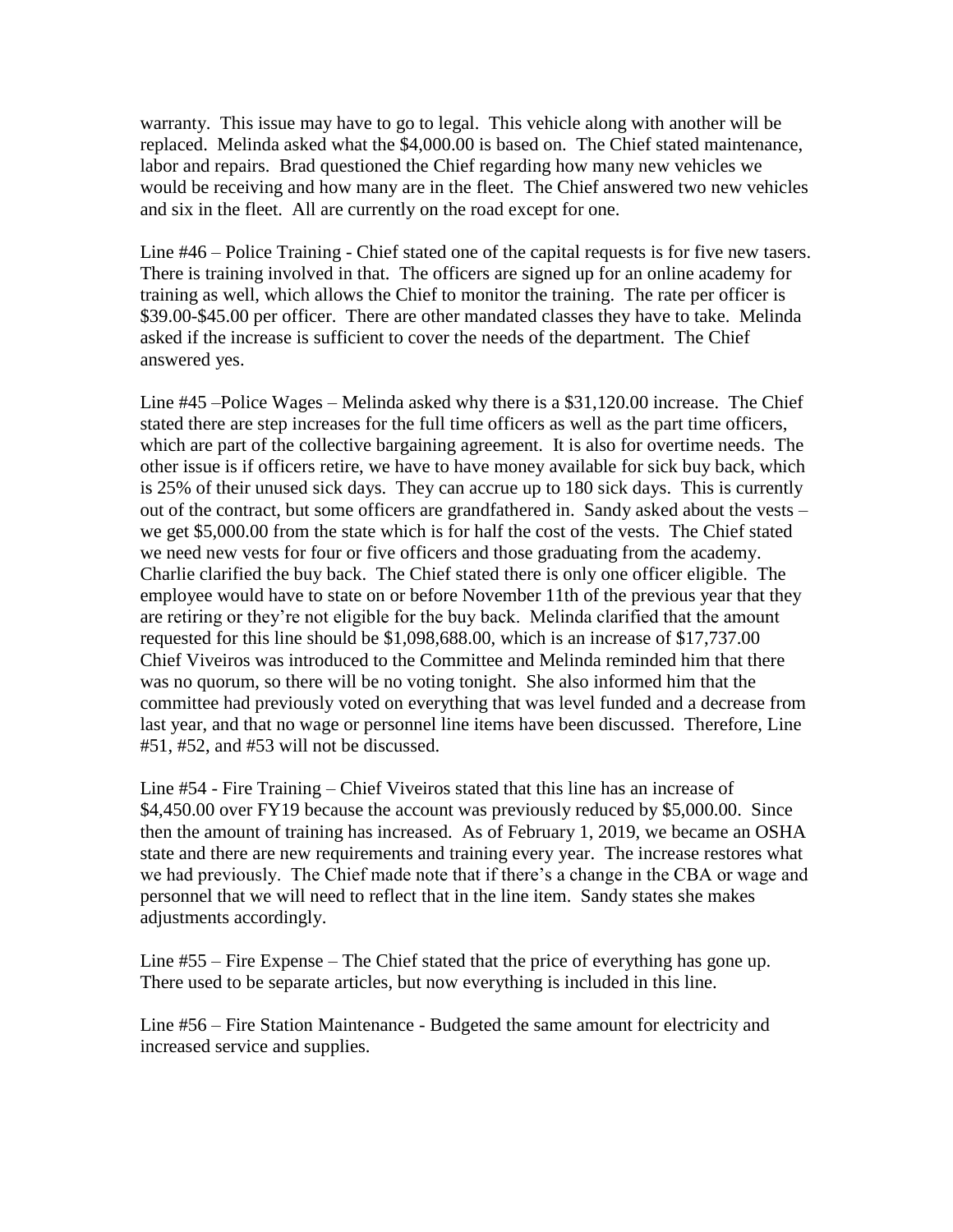Line #57 – Fire Vehicle/Equipment Maintenance – This account has run short in previous years. Almost all maintenance is done outside and those costs have increased.

Line #58 – Fire – Medical Supplies – Medical supply pricing has increased. This year we will run a deficit but there are other lines the department can transfer from. Melinda asked about the article for pumps on ambulances. There is money left in that article. Brockton Hospital still provides us with medications but nobody knows how long that will last. The Chief states IV catheters cost \$6.00. Now the type of catheters that are used are needles drilled into the bone. These cost \$110.00. Some of the devices are mandatory and they are expensive. Melinda asked if the amount is sufficient because of OSHA requirements. The Chief said it doesn't increase any EMS requirements and medical supplies. Brad asked if we bill patients regarding ambulance calls. The Chief stated yes, and that money goes into the general fund. The Chief states the request should be reasonable to cover all costs. There was \$21,500.00 in the fund last year and there is only \$1,700.00 left. Melinda asked if he is building enough of a cushion. The Chief stated no. He would like to bring request up to \$25,000.00 which is an increase of \$3,500.00, with an overall department increase to \$37,054.00. Line #59 – Ambulance Billing – The Chief explained we used to bill in house. The person who performed this function has retired. It is a monumental task for a new person to take on, so the department is looking to outsource. The cost was estimated to be 4% of what we take in. When the contracts came in, the number was 2.75%. Ambulance

revenue has been good. This year it is \$500,000.00, last year it was just over \$400,000.00. The Chief is still sorting out how the money is coming in. The hours of the administrative assistant position were reduced as well since this function will not be performed. Melinda states that explains the reduction in clerical.

Line #60 – Emergency Management – The Chief still has jurisdiction over this line item. He added \$5,000.00. We have no volunteers for emergency management. When we do open a shelter, we have a hard time finding staffing. MEMA says we can pay a wage to a town employee to staff the shelter. The Chief put \$5,000.00 just to have some money available if needed. This money will not be spent if not needed. Kim clarified that this money is also used for an EMT at the shelter. The Chief stated we do have some people still interested in volunteering which he will explore. Melinda asked if we were regionalizing the shelters. The Chief stated yes. Plympton, Kingston, and Halifax are teamed up. The town of Halifax has a "warming center". The Red Cross supports regional shelters so they will send staff. Melinda clarified that the Red Cross will take over staffing for a regional shelter. Sandy added the additional \$5,000.00 will only be used for shelter purposes and \$1,550.00 is for supplies. Melinda asked if the Chief had any questions. The Chief stated Holidays in Halifax falls under his budget as well. Melinda stated that is a level funded line item and has been addressed.

Melinda suggested we go over the calendar and asked Sandy and Charlie for "drop dead" deadline dates. Charlie stated the first week of April, we are going to press. Melinda wants to keep the last Monday and Wednesday in March open to tie up loose ends. Charlie stated April 5th, we go to press and we need a few days before to finalize. Kim